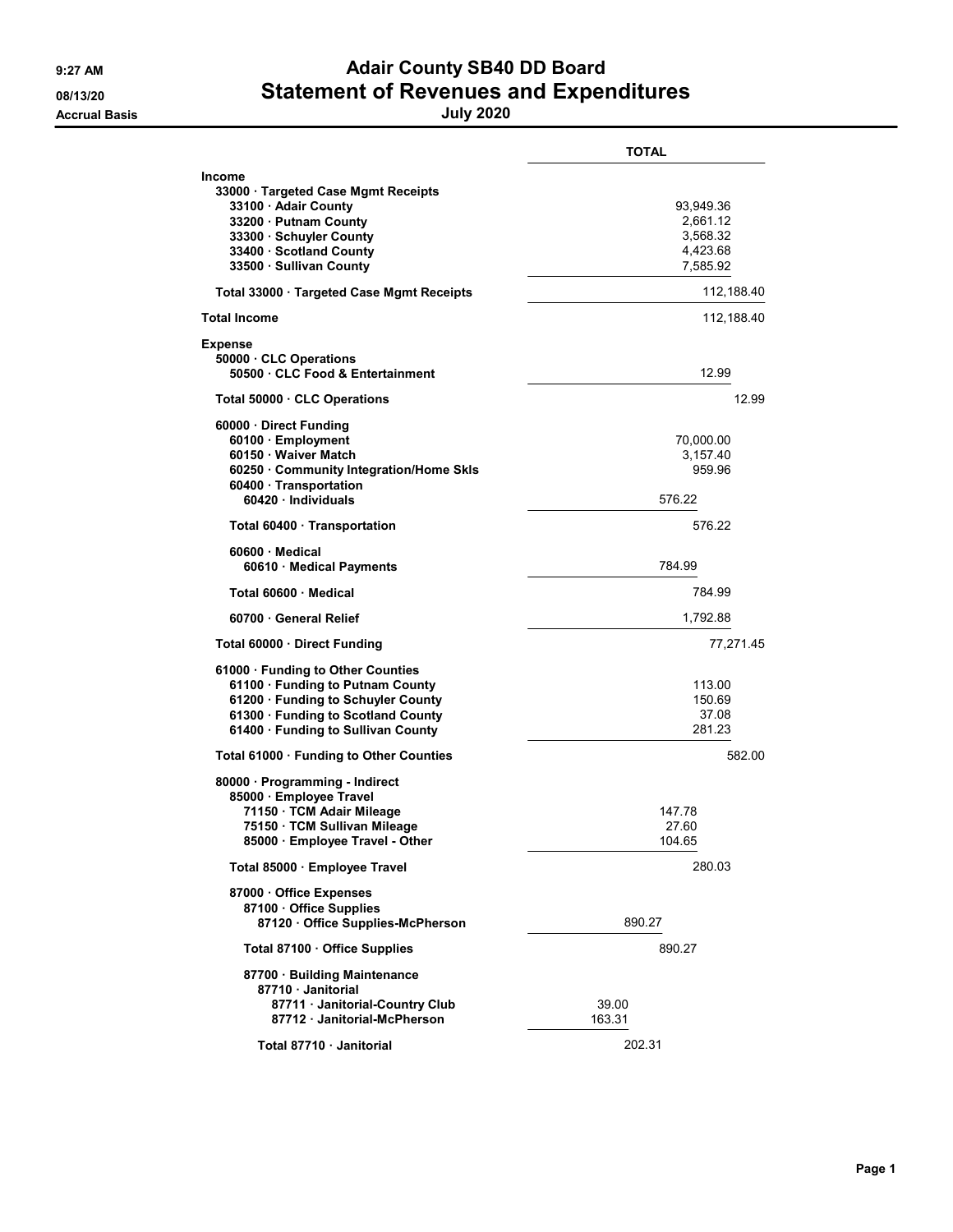## 9:27 AM **Adair County SB40 DD Board** 08/13/20 Statement of Revenues and Expenditures

|                                                                                                                                                                                                                                                                                                           | <b>TOTAL</b>                                                                                              |
|-----------------------------------------------------------------------------------------------------------------------------------------------------------------------------------------------------------------------------------------------------------------------------------------------------------|-----------------------------------------------------------------------------------------------------------|
| 87720 Lawn Care<br>87721 Lawn Care-Country Club<br>87722 Lawn Care-McPherson                                                                                                                                                                                                                              | 200.00<br>60.00                                                                                           |
| Total 87720 · Lawn Care                                                                                                                                                                                                                                                                                   | 260.00                                                                                                    |
| Total 87700 · Building Maintenance                                                                                                                                                                                                                                                                        | 462.31                                                                                                    |
| 87800 · Software & Technology<br>87810 · Soft & Tech-Country Club<br>87830 · Soft & Tech- Managed IT<br>87800 · Software & Technology - Other                                                                                                                                                             | 132.00<br>3,197.00<br>2,089.40                                                                            |
| Total 87800 · Software & Technology                                                                                                                                                                                                                                                                       | 5,418.40                                                                                                  |
| 87900 · Representative Payee Expense                                                                                                                                                                                                                                                                      | 36.00                                                                                                     |
| Total 87000 · Office Expenses                                                                                                                                                                                                                                                                             | 6,806.98                                                                                                  |
| 87500 · Personnel<br>51000 CLC Personnel<br>51100 CLC Center Salary Expense                                                                                                                                                                                                                               | 6,381.21                                                                                                  |
| Total 51000 · CLC Personnel                                                                                                                                                                                                                                                                               | 6,381.21                                                                                                  |
| 66000 · Payroll Expenses<br>66500 · Salary Sick<br>66700 · Salary Vacation<br>66000 · Payroll Expenses - Other                                                                                                                                                                                            | 1,445.30<br>4,744.59<br>5,978.88                                                                          |
| Total 66000 · Payroll Expenses                                                                                                                                                                                                                                                                            | 12,168.77                                                                                                 |
| 70300 · TCM Admin Salary<br>71110 · TCM Adair Salary Expense<br>72110 · TCM Putnam Salary Expense<br>73110 · TCM Schuyler Salary Expense<br>74110 · TCM Scotland Salary Expense<br>75110 · TCM Sullivan Salary Expense<br>87510 · Salary Expense<br>87540 · Employee Benefits<br>87550 · Unemployment Tax | 6,388.87<br>27,220.68<br>1,847.91<br>3,070.23<br>1,242.84<br>3,955.72<br>17,801.38<br>20,018.40<br>158.65 |
| Total 87500 · Personnel                                                                                                                                                                                                                                                                                   | 100,254.66                                                                                                |
| 88500 · Training                                                                                                                                                                                                                                                                                          | 25.00                                                                                                     |
| 89000 · Utilities<br>89100 · Electricity<br>89110 Electricity-Country Club                                                                                                                                                                                                                                | 217.28                                                                                                    |
| Total 89100 · Electricity                                                                                                                                                                                                                                                                                 | 217.28                                                                                                    |
| 89200 Gas<br>89210 Gas-Country Club<br>89220 Gas-McPherson                                                                                                                                                                                                                                                | 47.02<br>89.73                                                                                            |
| Total $89200 \cdot Gas$                                                                                                                                                                                                                                                                                   | 136.75                                                                                                    |
| 89300 · Trash<br>89310 Trash-Country Club<br>89320 Trash-McPherson                                                                                                                                                                                                                                        | 95.80<br>69.08                                                                                            |
| Total 89300 Trash                                                                                                                                                                                                                                                                                         | 164.88                                                                                                    |
| 89400 · Telephone & Internet<br>70250 TCM On Call Phone<br>89410 · Telephone & Internet-Country CI<br>89420 · Telephone & Internet-McPherson                                                                                                                                                              | 274.31<br>72.74<br>1,044.42                                                                               |
| Total 89400 · Telephone & Internet                                                                                                                                                                                                                                                                        | 1,391.47                                                                                                  |